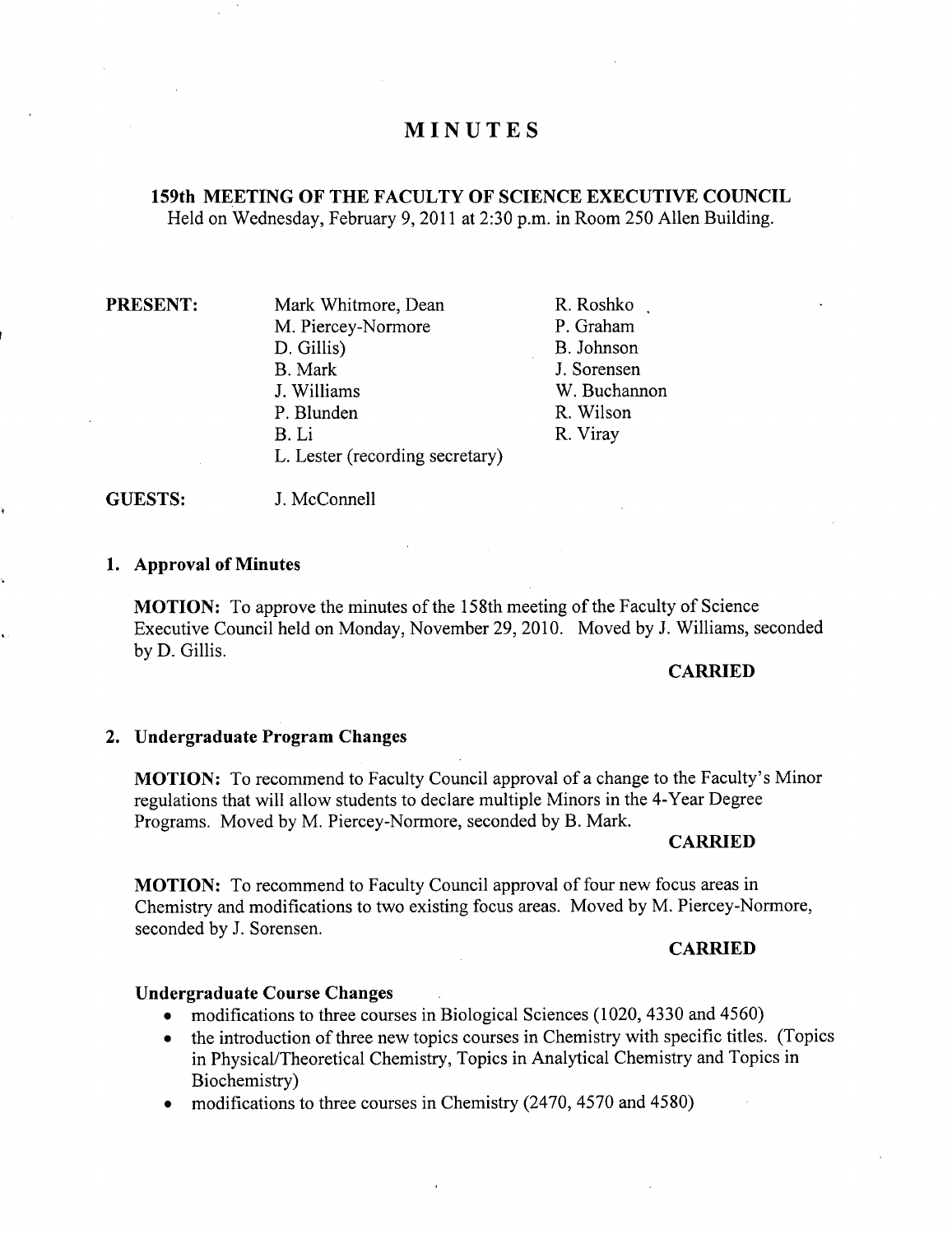**MOTION:** To approve the introduction of three Topics Courses in Chemistry, and course modifications in Biological Sciences and Chemistry, with Topics in Biochemistry pending approval by the Joint Chemistry and Microbiology Committee on Biochemistry and Biotechnology (JCMCBB).

#### **CARRIED**

Math 2750 and 2720 will be dealt with at Faculty Council as a friendly amendment.

#### **Approval of Agenda**

**MOTION:** To approve the draft agenda of the Faculty Council meeting scheduled for February 18, 2011. Moved by M. Whitmore, seconded by D. Gillis.

### **CARRIED**

#### **Other Business**

The Motion and draft form on MSPACE will be ready for circulation to Faculty Council shortly.

#### **Adjournment**

**MOTION:** To adjourn the meeting at *3:15* p.m. Moved by J. McConnell, seconded by B. Mark.

#### **CARRIED**